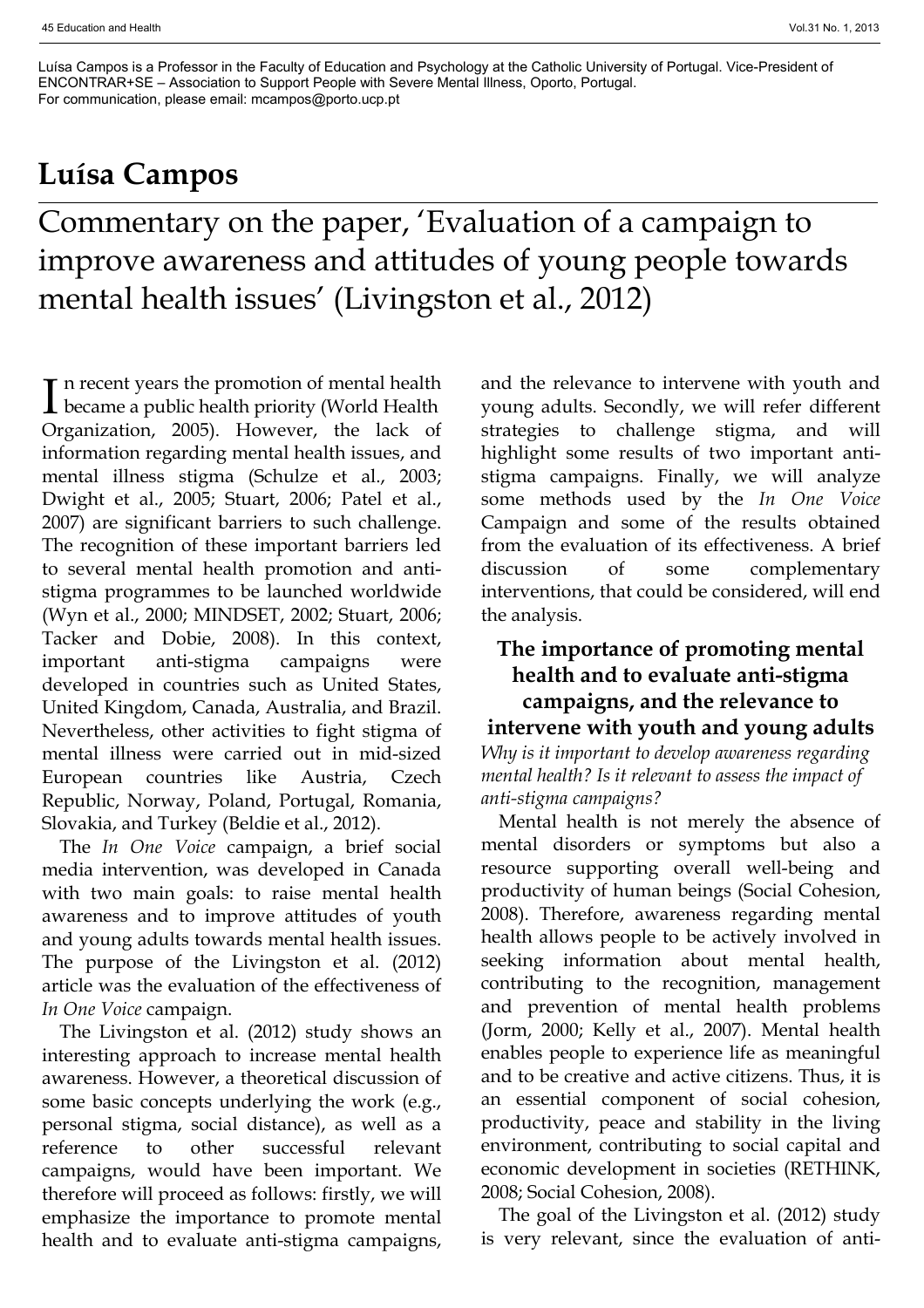stigma campaigns has not been given much attention due to a variety of factors, including methodological difficulties, the scarcity of resources provided to anti-stigma programs, or the absence of the tradition to evaluate programs in the field of health in general and when dealing with subjects such as stigma in particular (Beldie et al., 2012).

### *Why this target group?*

The Livingstone et al. (2012) study focused on the evaluation of the effectiveness of a campaign that targeted young people between 13-25 years old. As the authors mentioned, "during early stages of the life span, attitudes are developing and many mental health issues begin to emerge". Other reasons could be referred to support the importance of developing anti-stigma campaigns that target young people: the youngsters' natural risk of developing a mental disorder [20-25% of adolescents will experience a mental disorder (Patel et al., 2007)]; and the fact that adolescence is a stage where attitudes can still be changed (Corrigan and Watson, 2002).

Young people are the future generation of doctors, teachers, journalists and the "general public" with the power to sustain and perpetuate stigma and discrimination or to eliminate it (Schulze et al., 2003). Cultural stereotypes of madness are developed in part by media representations that socialize young people into stigmatized views of mental illness (Wahl, 2003). Though these stereotypes are not fully developed, most young people do not have a clear idea about what mental illness actually is and how it presents itself. Therefore, young people are an attractive audience for attitude-change programmes seeking to influence young minds before unhealthy attitudes and beliefs towards mental illness become entrenched (Schulze et al., 2003).

## **Different strategies to challenge stigma, and results of two important antistigma campaigns**

#### *How can stigma in young people be challenged?*

Given what has just been mentioned, youngsters are often identified as an important target population for stigma change (Rickwood et al., 2005; Corrigan and Watson, 2007b; WHO, 2010). Regarding stigma challenges, we could foster future generations of adults where the

stigma of mental illness is neither so prevalent nor egregious (Corrigan and Watson, 2007b), by helping young generations to have more positive attitudes towards mental health problems.

The most relevant strategies that are usually applied to the referred age group are: (1) education, (2) protest, (3) contact, (4) video and (5) role-playing.

Education requires challenging myths about mental illness with facts (Larson and Corrigan, 2008; Mckinney, 2009). Education is especially appealing because a standardized curriculum can be designed and exported to schools and other educational venues across a country relatively quickly (Corrigan et al., 2002; Corrigan and Watson, 2007b). Social psychologists who study strategies for changing racial stereotypes have been using protest as an approach. This protest suppresses stigmatizing attitudes toward mental illness and behaviours that promote these attitudes (Corrigan et al., 2001). Several studies, specifically focusing on contact's effect on mental illness stigma, have produced promising findings (Corrigan and Watson, 2002, 2007b). However, contact-based education is difficult to implement widely because it requires trained individuals with mental illnesses to deliver the intervention (Stuart, 2006). As an alternative to direct contact, video depictions of individuals with serious mental illnesses may be used. Furthermore, Aboud and Levy (2000 cited in Corrigan and Watson, 2007a) argue that roleplaying strategies that facilitate empathy for outgroup members have much in common with social cognitive skills training.

Finally, a common approach to mental health promotion and mental illness stigma reduction, that uses the strategies mentioned above, is the campaign's development. That specific topic will be discussed in the next section.

### *How effective are mental health promotion campaigns?*

Worldwide, several campaigns aimed at fighting stigma related to mental health problems have been developed over the last decade. Most campaigns reflect a strong willingness to perform social change. However, not all campaigns are anchored in research projects enabling the evaluation of their impact and designing new and improved campaigns. As good examples of campaigns concerned with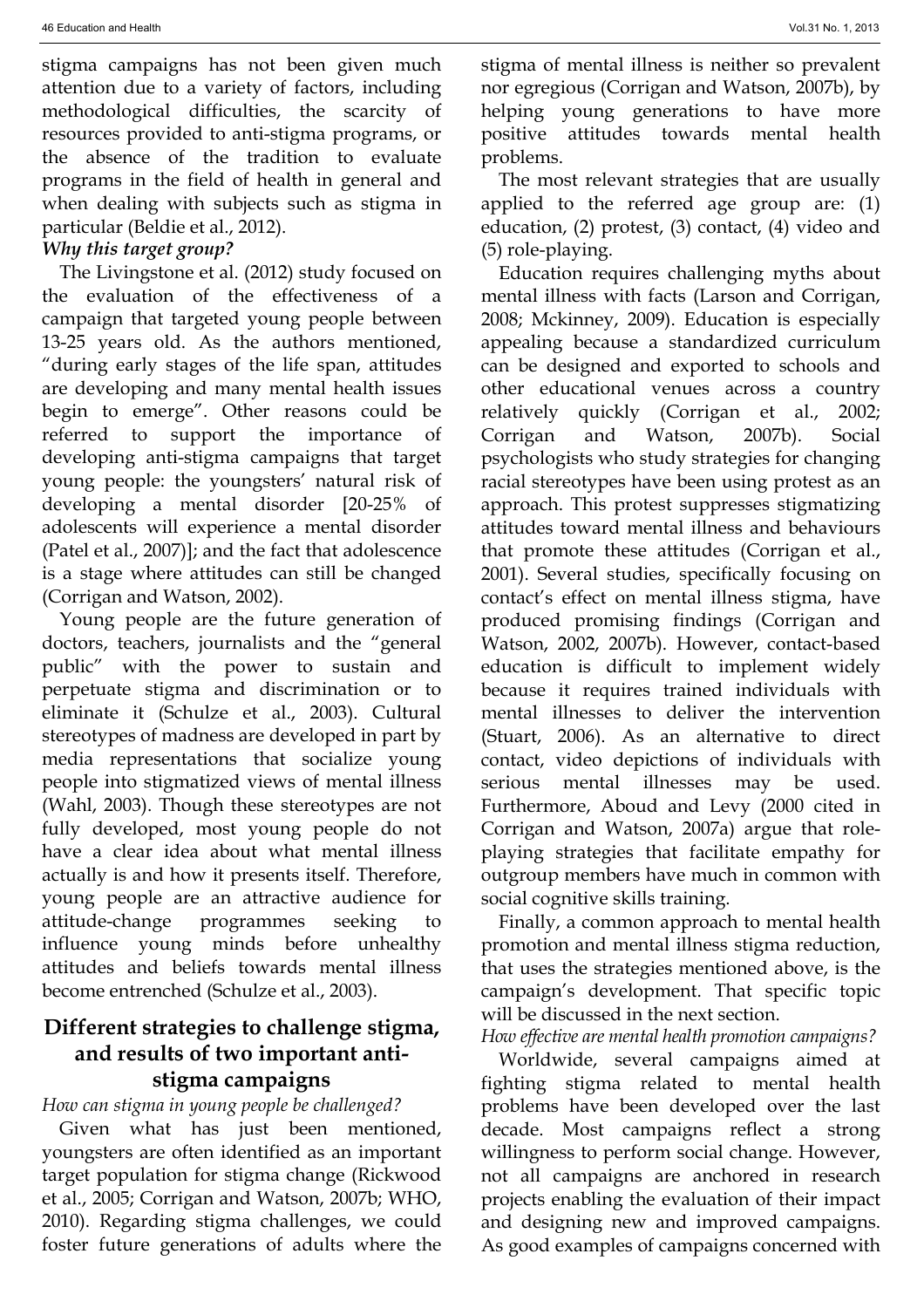evaluation practices, two programs developed in Europe and Australia stand out *– Time to Change* (2012) and *BeyondBlue* (Morgan & Jorm, 2007).

*Time to Change* (2012) is an example of a successful program developed in England to reduce the stigma and discrimination faced by people with mental health problems. The program is run by the charities Mind and Rethink Mental Illness, and funded by the Department of Health and Comic Relief*. Time to Change* has been running since 2007 and has already achieved significant improvements in public attitudes and behaviour among adults, including a 20% reduction in the levels of reported discrimination and a 3% increase in the number of people with mental health problems living lives completely free from discrimination, along with improvements to public attitudes.

Another important program is *Beyondblue* (Morgan et al., 2007), a national depression initiative launched in Australia. The aim was to address issues associated with depression, anxiety and related substance-misuse disorders. Its five priority areas are community awareness and destigmatization, consumer and carer advocacy, prevention and early intervention, improving training and support for healthcare professionals on depression, and depressionrelated research. *Youthbeyondblue* (*Ybblue*) is the youth program of *Beyondblue*, which focuses on youth depression awareness and early intervention. It targets 12 to 25 year-olds and aims to help family and friends identify early warning signs or behaviours and promote helpseeking behaviour. Results showed that 1) around 44% of young people have some awareness of *Beyondblue* or *Ybblue*, 2) awareness was low in young adolescents, but generally increased with age, and 3) those who were aware of *Beyondblue* tended to have better mental health literacy, being better able to recognize depression in another person, and less likely to believe that dealing with depression alone is helpful (Morgan et al., 2007).

## **The One Voice Campaign, its effectiveness, and some complementary interventions that could be considered.**

The Livingston et al. (2012) study aims to assess the effectiveness of the *In One Voice* campaign. It used an independent sample design aimed at assessing the market penetration and attitudinal changes among young people.

Five important methodological options of the campaign should be highlighted. First, the option for a Canadian professional hockey team underlies the important link between sports and the age of the target group of the campaign; second, the link between this type of sport activity – hockey - within the Canadian community; third, colleagues of someone who suffered from a mental disorder, and speaking about their teammate; fourth, being a male team, opposes the general idea that women are more likely to discuss mental health issues than men (Johansson, Brunnberg and Eriksson, 2007); and fifth, the importance of using attractive and appealing strategies to youth and young adults, such as internet based tools (e.g. website, *Facebook*, *Twitter*).

As the authors conclude the proximal outcomes of the campaign to increase awareness (for example, through the creation of the website) were achieved but, on the other hand, the distal outcomes (personal stigma, social distance) of the campaign to improve attitudes towards mental health issues were not successfully achieved.

In fact, after the campaign, one quarter of the respondents remembered the campaign, the awareness of the website increased significantly from T1 to T2, and those who were exposed to the campaign were significantly more likely to talk about and to seek information relating to mental health issues. These results justify the achievement of the first goal of this study - to raise mental health awareness. Indeed, the campaign methods successfully served this goal – using a well-known and popular group of people (the hockey team), media exposure, internet based tools - and showed to be important methods to increase awareness of a particular community regarding mental health issues.

One particularly method used by the campaign should be emphasized: the contact with people with mental disorders. Contact involves fostering interactions between a person with mental illness and the public (Larson et al., 2008). In this campaign, the indirect contact with someone with mental disorder (the colleague of the hockey team members who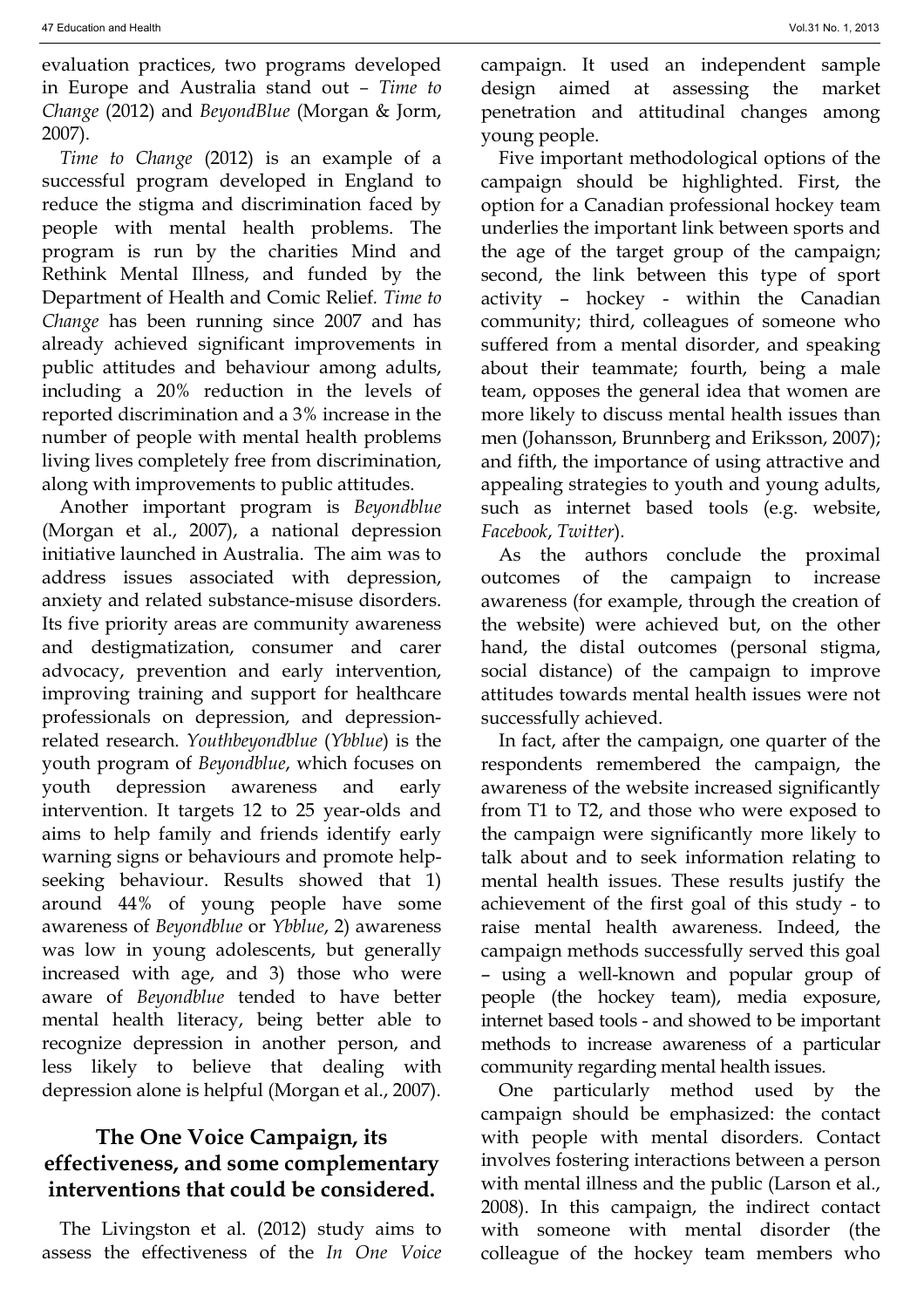suffered from depression) may have significantly enhanced public awareness.

More specifically, some results are interesting like a significantly larger proportion who remembered the campaign were males, and the awareness of the website increased significantly among young adults. These results highlight the importance of adjusting interventions to the target groups, that is, using a team of young adult male hockey players shows to be a correct option when the goals of the campaign are to reach male young adults. However, if the target population is different (for example, female older adults) different choices should be made.

Different target groups demand different strategies. Therefore, projects' strategies should follow the guidelines suggested by the literature regarding the development of interventions focused on promoting mental health. For example, conducting pilot studies with target groups through focus groups, in order to guarantee message (e.g. "wording") and methodology accuracy (Campos et al., in press).

Regarding the distal outcomes, the authors conclude there were no significant differences in relation to personal stigma or social distance. In fact, reducing personal stigma and social distance requires long-lasting interventions (Patton et al., 2000; Sartorius, 2006; Jorge-Monteiro and Madeira, 2007), as the change of attitudes and behaviours take time, and could be increased through booster sessions (Botvin et al., 1983). Research has demonstrated that effects are likely to lessen with time, and that the duration and regularity of an intervention is positively related to its long-term effects (Susser et al., 1997 cit in Schulze et al., 2003).

Furthermore, Internet campaigns are very important but should be complemented with specific context-based interventions aimed at reaching the distal outcomes mentioned in the Livingston et al. (2012) paper. For example, simultaneous school-based interventions with students, teachers, and parents could be implemented in association to a general population awareness campaign. Mental health awareness programmes in schools succeed overall mental health awareness campaigns and have been shown to be effective in changing young people's opinions about mental health matters and help-seeking (Burns and Rappee, 2006; Wright et al., 2007).

In this context, in October 2007, Portugal witnessed the launch of the first national antistigma campaign - ''UPA'08—United to Help Movement. Stand up against stigma and discrimination toward mental disorders''. This movement aimed at combating stigma and discrimination of mental illness. Since then, several projects have been developed under the UPA movement, focusing on studying stigma related to mental illness and consequent discrimination, on improving awareness about mental health issues, and on combating stigma and discrimination in different population groups (Beldie et al., 2012). These projects include:

*UPA Makes the Difference P'UPA United to Help Teachers Finding Space to Mental Health*: Promoting mental health in adolescents (12-14 yearolds), directly and indirectly focused on the same target group – young people.

All of these projects included research studies concerned with the evaluation of their impact. Furthermore, the school-based interventions included pilot studies to improve the accuracy of both measures and interventions strategies. *UPA Makes the Difference* results indicated a very significant increase of knowledge perceptions, and a significant increase of positive perceptions towards mental health problems; *P'UPA's* results indicated a very significant increase of positive perceptions towards mental health problems, of knowledge perceptions, and an improvement of behavioural intentions (Campos et al., in press). *Finding Space to Mental Health* preliminary results showed a significant increase in knowledge, first aid skills, help seeking and self-help strategies (Campos et al, 2012).

#### **Conclusion**

There is no doubt that anti-stigma campaigns to raise mental health awareness are an effective strategy and their assessment is crucial. Nevertheless, and as the authors argued, "media campaigns may be most likely to achieve improvements in health literacy outcomes (e.g. improved education and awareness) and less effective in the personal stigma and social distance associated with mental issues" (Livingston et al, 2012). Thus, we consider that other specific strategies, such as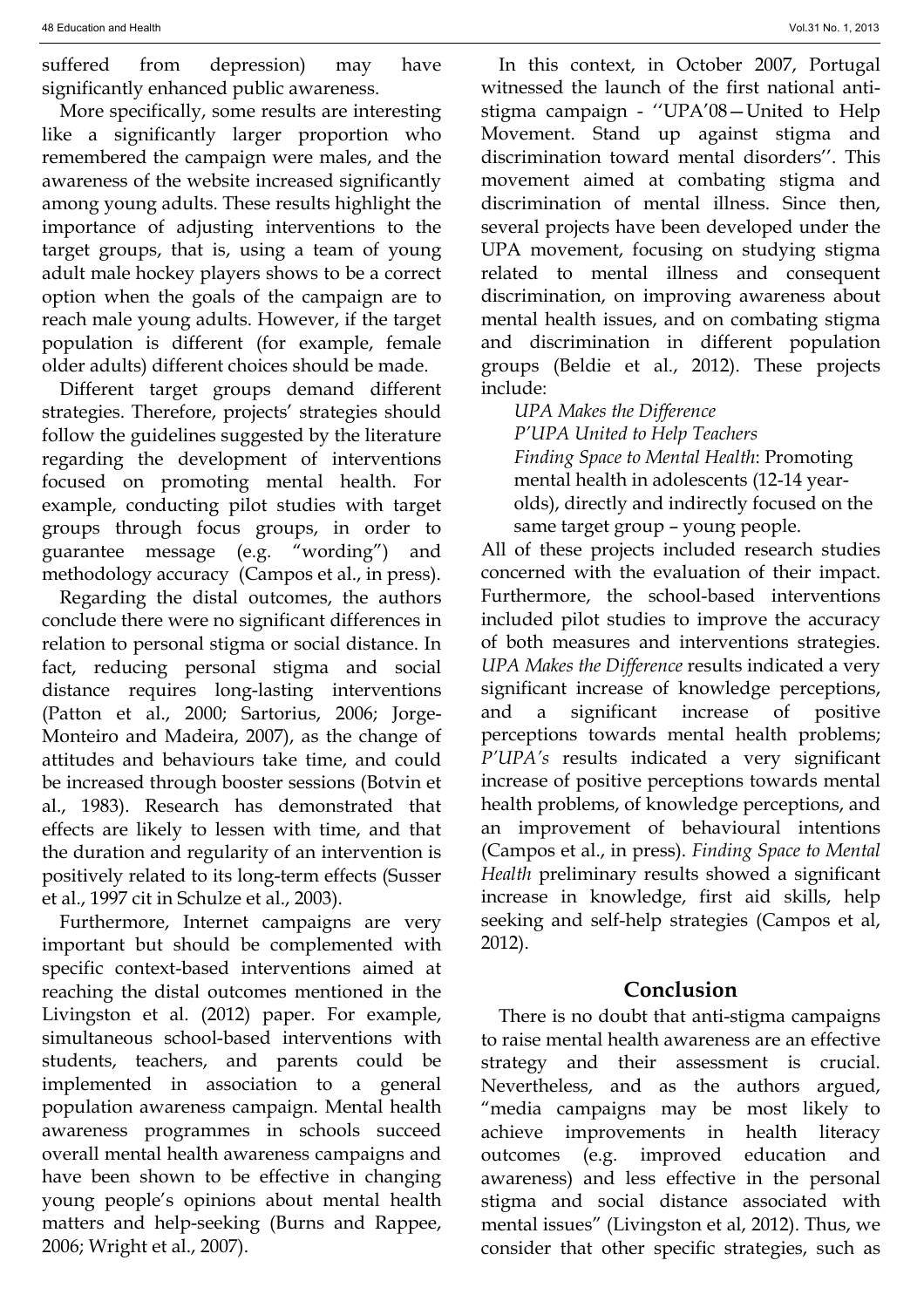school-based interventions, should be implemented, since "the ideas taught to children during mental health awareness programmes in schools have the potential to infiltrate the community more broadly" (Burns et al., 2006, pp.227).

#### References

Beldie, A., den Boer, J., Brain, C., Constant, E., Figueira, M., Filipcic, Gillain, B., Jakovljevic, M., Jarema, M., Jelenova, D., Karamustafalioglu, O., Kores Plesnicar, B., Kovacsova, A., Latalova, K., Marksteiner, J., Palha, F., Pecenak, J., Prasko, J., Prelipceanu, D., Ringen, PA., Sartorius, N., Seifritz, E., Svestka, J., Tyszkowska, M., Wancata, J. (2012). Fighting stigma of mental illness in midsize European countries, *Social Psychiatry and Psychiatric Epidemiology*, 47(1), 1-38.

Botvin, G., Renick, N. and Baker E. (1983). The effects of scheduling format and booster sessions on a broad-spectrum psychosocial approach to smoking prevention*. Journal of Behavioral Medicine,* 6(4):359-379.

Burns, J. and Rapee, R. (2006). Adolescent mental health literacy. Young people's knowledge of depression and help seeking, *Journal of Adolescence*, 29, 225–239.

Campos, L., Palha, F., Dias, P., Veiga, E. and Duarte, A. (2012, November). *Finding Space to Mental Health - Promoting mental health in adolescents (12-14 year-olds): Preliminary results of the pilot study*, Poster presented at 11th Congress of World Association for Psychosocial Rehabilitation, Milan, Italy.

Campos, L., Palha, F., Sousa Lima, V., Dias, P. and Duarte, A. *School-based interventions to promote mental health literacy in Portugal, in Innovative practices and interventions for children and adolescents with various disorders/disabilities* (in press).

Corrigan, P., River, L., Lundin, R., Penn, D., Uphoff-Wasowski, K., Campion, J., Mathisen, J., Gagnon, C., Bergman, M., Goldstein, H., Kubiak, MA. (2001). Three Strategies for Changing Attributions about Severe Mental Illness, *Schizophrenia Bulletin*, 27(2), 187-195.

Corrigan, P., Rowan, D. and Green, A. (2002). Challenging two mental illness stigmas: personal responsibility and dangerousness, *Schizophrenia Bulletin*, 28, 293-310.

Corrigan, P. and Watson, A. (2002). Understanding the impact of stigma on people with mental illness, *World Psychiatry*, 1(1), 16-20.

Corrigan, P. and Watson, A. (2007a). How children stigmatize people with mental illness. *International Journal of Social Psychiatry*, 53(6), 526–546. doi: [10.1007/s10597-007-9084-9]

Corrigan, P. and Watson, A. (2007b). The Stigma of Psychiatric Disorders and the Gender, Ethnicity, and Education of the Perceiver, *Community Mental Health Journal*, 43 (5), 439-458.

Dwight, E., Foa, E., Gur, R., Hendin, H., O'Brien, C., Seligman, M. and Walsh, B. (2005). *Treating and preventing adolescent mental health disorders: What we know and what we don't know. A research agenda for improving the mental health of our youth.* Oxford: Oxford Press.

Johansson, A., Brunnberg, E., and Eriksson, C. (2007). Adolescent Girls and Boys Perceptions of Mental Health, *Journal of Youth Studies*, 10(2), 183-202.

Jorge-Monteiro, F. and Madeira, T. (2007). Considerações sobre doença mental e comunicação social, *Análise Psicológica*, 25, 97-109.

Jorm, A. (2000). Mental Health Literacy. Public knowledge and beliefs about mental disorders, *British Journal of Psychiatry*, 177, 396-401.

Kelly, C., Jorm, A. and Wright, A. (2007). Improving mental health literacy as a strategy to facilitate early intervention for mental disorders, *The Medical Journal of Australia*, 187(7), 26- 29.

Larson, J. and Corrigan, P. (2008). The Stigma of Families with Mental Illness, *Academic Psychiatry*, 32, 87–91.

Livingston, J. D., Tugwell, A., Korf-Uzan, K., Cianfrone, M. & Coniglio, C. (2012). Evaluation of a campaign to improve awareness and attitudes of young people towards mental health issues. *Social Psychiatry and Psychiatric Epidemiology*. Accessed 20th January 2013.

http://link.springer.com/article/10.1007/s00127-012-0617-3?noaccess=true (abstract)

Mckinney, K. (2009). Initial Evaluation of Active Minds: A Student Organization Dedicated to Reducing the Stigma of Mental Illness, Journal of College Student Psychotherapy, 23, 281–301.

MINDSET. *Health in Mind*. (2002). Accessed February 2013. http://www.jardines.com/community/mindset/education-andprevention.html

Morgan, A. and Jorm, A. (2007). Awareness of Beyondblue: The national depression initiative in Australia young people*, The Australasian Journal*, 15(4), 329-333.

Patel, V., Flisher, A., Hetrick, S. and McGorry, P. (2007). Mental health of young people: A global public-health challenge, *Lancet*, 369, 1302–13.

Patton, G., Glover, S., Bond, L., Butler, H., Godfrey, C., Di Pietro, G., et al (2000). The Gatehouse Project: A systematic approach to mental health promotion in secondary schools, *Australian and New Zealand Journal of Psychiatry*, 34, 586-593.

RETHINK (2008). *Time to change: Mental Health Resource Pack*. University of London: Institute of Psychiatry.

Rickwood, D., Deane, F., Wilson, C. and Ciarrochi, J. (2005). Young people's help seeking for mental health problems, *Australian e-Journal for the Advancement of Mental Health*, 3(4).

Sartorius, N. (2006). Lessons learned from a 10-year programme against stigma and discrimination because of an illness, *Psychology, Health and Medicine*, 11(3),383-388.

Schachter, H., Girardi, A., Ly, M., Lacrix, D., Lumb, A., van Berkon, J. and Gill, R. (2008). Effects of school-based interventions on mental health stigmatization: a systematic review, *Child and Adolescent Psychiatric and Mental Health*, 2(18), 1-14.

Schulze, B., Richter-Werling, M., Matschinger, H. and Angermeyer, M. (2003). Crazy? So what? Effects of a school project on student's attitudes towards people with schizophrenia, *Acta Psychiatrica Scandinavica*, 107, 142–50.

Stuart, H. (2006). Reaching Out to high school youth: The effectiveness of a video-based antistigma program, *Canadian Journal of Psychiatry*, 51, 647–653.

Tacker, K. and Dobie, S. (2008). MasterMind: empower yourself with mental health: a program for adolescents*, Journal of School Health*, 78(1), 54-57.

Time to Change. (2012). *Children and young people's programme development. Summary of research and insights*. Available: http://www.time-to-change.org.uk/research-reportspublications [5 February 2013]

Wahl, O. (2003). Depictions of mental illnesses in children's media. Journal of Mental Health, 12, 249-58. media. *Journal of Mental Health*, 12, 249-58. doi:[10.1080/0963823031000118230]

World Health Organization. (2005). *Mental Health Action Plan for Europe: Facing the Challenges, Building Solutions*, World Health Organization: Copenhagen.

World Health Organization. (2007). *Social cohesion for mental well-being among adolescents. Copenhagen*, World Health Organization: Copenhagen. Accessed February 2013.

http://www.euro.who.int/ data/assets/pdf\_file/0005/84623/E919 21.pdf

World Health Organization. (2010). *Mental Health Promotion in Young People – an investment for the future*. Accessed February 2013.

http://www.euro.who.int/ data/assets/pdf\_file/0013/121135/E94270.pdf